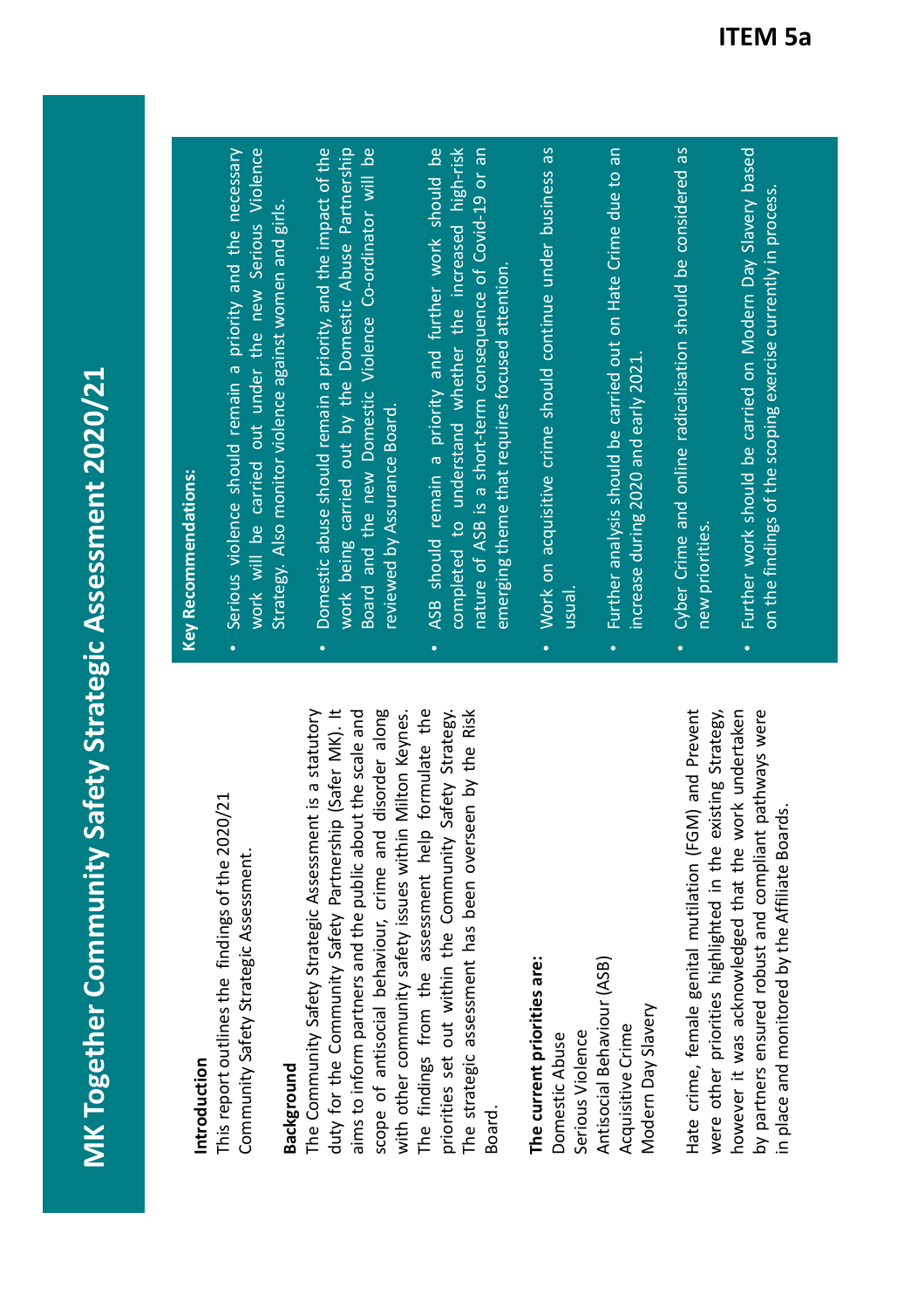|                          | Data Analysis - Serious Violence                                                                                                                                                                                                                                                                                                                                                                                                                                                                                                                                                                                                                                                                                                                                                                                                                                        |                                                                                            |            |            |                                                                                             |           |             |
|--------------------------|-------------------------------------------------------------------------------------------------------------------------------------------------------------------------------------------------------------------------------------------------------------------------------------------------------------------------------------------------------------------------------------------------------------------------------------------------------------------------------------------------------------------------------------------------------------------------------------------------------------------------------------------------------------------------------------------------------------------------------------------------------------------------------------------------------------------------------------------------------------------------|--------------------------------------------------------------------------------------------|------------|------------|---------------------------------------------------------------------------------------------|-----------|-------------|
|                          | 201 offences were recorded by TVP including an offensive weapon, 45% of which were crimes of 'having a article with a blade or point<br>TVP data showed 18 young people under the age of 18 with offensive weapon charges, community resolutions and youth conditional<br>exploitation and trafficking in children) reduced by 12%. The number of screening tools where the threshold was not met increased<br>charges, which are a formal alternative to attending court. Of these young people 12 are working with the Youth Offending Team, a<br>The number of referrals using the child exploitation screening tool to CMET (a meeting which assesses risk of going missing,<br>Violence against the person saw a 4% increase on the previous year:<br>by 48%, (these are recorded as 'no concern').<br>smaller number than the previous year<br>in a public space' |                                                                                            |            |            |                                                                                             |           |             |
|                          | Despite the small increase in reports of violence against the person, multiple lockdowns are likely to have influenced the number of<br>reports as limited socialising means there is less opportunity for serious violence. Furthermore, weapon offences classified as possession<br>within a public space are also likely to have significantly reduced due to Covid-19 as people have been confined to their homes. As<br>as there has been less professional face to face contact between professional and children.<br>increase, the risk of serious violence increase<br>restrictions are lifted and people begin to<br>Impact of Covid-19                                                                                                                                                                                                                        | socialise again, reports of this nature are likely to increase further. As weapon offences |            |            | is as well. The decrease in CMET screening tools overall may also be influenced by Covid-19 |           |             |
|                          | The following table outlines the top four concerns from the two most recent SaferMK surveys. Knife crime goes from being the biggest<br>concern to the fourth concern. 62% of respondents were concerned about knife crime, 63% were concerned about violent crime and<br>54% concerned about violence in public.<br>SaferMK Survey                                                                                                                                                                                                                                                                                                                                                                                                                                                                                                                                     |                                                                                            |            |            | CMET Screening Tools                                                                        |           |             |
|                          | 2020/21                                                                                                                                                                                                                                                                                                                                                                                                                                                                                                                                                                                                                                                                                                                                                                                                                                                                 | 2019/20                                                                                    | 250        |            |                                                                                             |           |             |
| $\overline{\phantom{0}}$ | Envirocrime (67%)                                                                                                                                                                                                                                                                                                                                                                                                                                                                                                                                                                                                                                                                                                                                                                                                                                                       | Knife crime (77%)                                                                          | 200<br>150 |            |                                                                                             |           |             |
| $\sim$                   | Burglary (66%)                                                                                                                                                                                                                                                                                                                                                                                                                                                                                                                                                                                                                                                                                                                                                                                                                                                          | (77%)<br>Burglary                                                                          | 100        |            |                                                                                             |           |             |
| S                        | Vehicle crime/theft (63%)                                                                                                                                                                                                                                                                                                                                                                                                                                                                                                                                                                                                                                                                                                                                                                                                                                               | Vehicle crime/theft (74%)                                                                  | 50         |            |                                                                                             |           |             |
| 4                        | Knife crime (62%)                                                                                                                                                                                                                                                                                                                                                                                                                                                                                                                                                                                                                                                                                                                                                                                                                                                       | Envirocrime (70%)                                                                          | $\circ$    | Vulnerable | Groomed/Targeted                                                                            | Exploited | No Concerns |
|                          |                                                                                                                                                                                                                                                                                                                                                                                                                                                                                                                                                                                                                                                                                                                                                                                                                                                                         |                                                                                            |            |            | $20/21$ $19/20$                                                                             |           |             |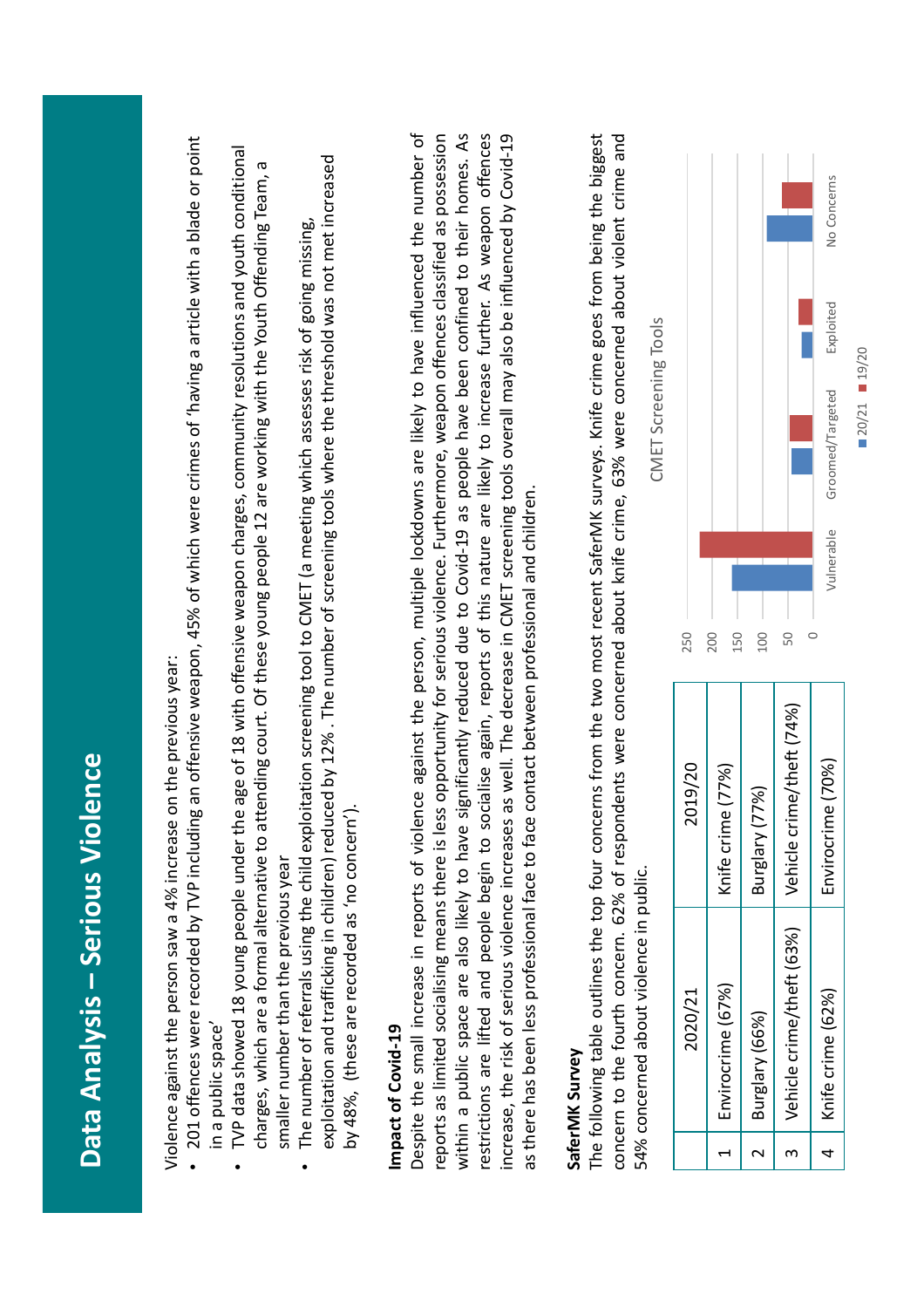### **Data analysis – Domestic Abuse**  Data analysis - Domestic Abuse

Children's Social Care suggests that domestic abuse remains a Children's Social Care suggests that domestic abuse remains a Data collected from Thames Valley Police, MK Act, Adult and Data collected from Thames Valley Police, MK Act, Adult and persistent issue. persistent issue.

- often already left the relationship/home rather than leaving in a often already left the relationship/home rather than leaving in a • TVP had a 4% increase in reports of domestic related incidents TVP had a 4% increase in reports of domestic related incidents increase in demand. Those who were approaching MK Act had against an already high baseline whilst MK Act experienced an increase in demand. Those who were approaching MK Act had against an already high baseline whilst MK Act experienced an planned way meaning higher levels of risk and demand for planned way meaning higher levels of risk and demand for immediate crisis work. immediate crisis work.
- Common assault and battery was the most common offence type Common assault and battery was the most common offence type with 29% of domestic related incidents. with 29% of domestic related incidents.

•

Children's Social Care saw a fall in children with domestic violence Children's Social Care saw a fall in children with domestic violence domestic violence concern, a rise from previous years. Whereas domestic violence concern, a rise from previous years. Whereas Adult Social Care had 607 safeguarding referrals highlighting a Adult Social Care had 607 safeguarding referrals highlighting a related 'child in need' plans from 36% to 19%. related 'child in need' plans from 36% to 19%. •

#### The impact of Covid-19 **The impact of Covid-19**

Social Care who have 'child in need' plans where domestic abuse is a may also help explain the decrease of children known to Children's Social Care who have 'child in need' plans where domestic abuse is a Covid-19 may have led to significant underreporting of domestic abuse due to lockdown and isolation in the home, so the rise in domestic abuse cases may be greater than figures reflect. Lockdown factor as school closures meant children were not seen as regularly by Covid-19 may have led to significant underreporting of domestic abuse due to lockdown and isolation in the home, so the rise in may also help explain the decrease of children known to Children's factor as school closures meant children were not seen as regularly by domestic abuse cases may be greater than figures reflect. Lockdown orofessionals who could report safeguarding concerns. professionals who could report safeguarding concerns.

#### SaferMK Survey **SaferMK Survey**

Data from the most recent SaferMK survey found 14% of respondents stated that they have experienced domestic abuse, a 4% decrease from the previous year. 20% of respondents were concerned about Data from the most recent SaferMK survey found 14% of respondents from the previous year. 20% of respondents were concerned about stated that they have experienced domestic abuse, a 4% decrease domestic abuse. domestic abuse.

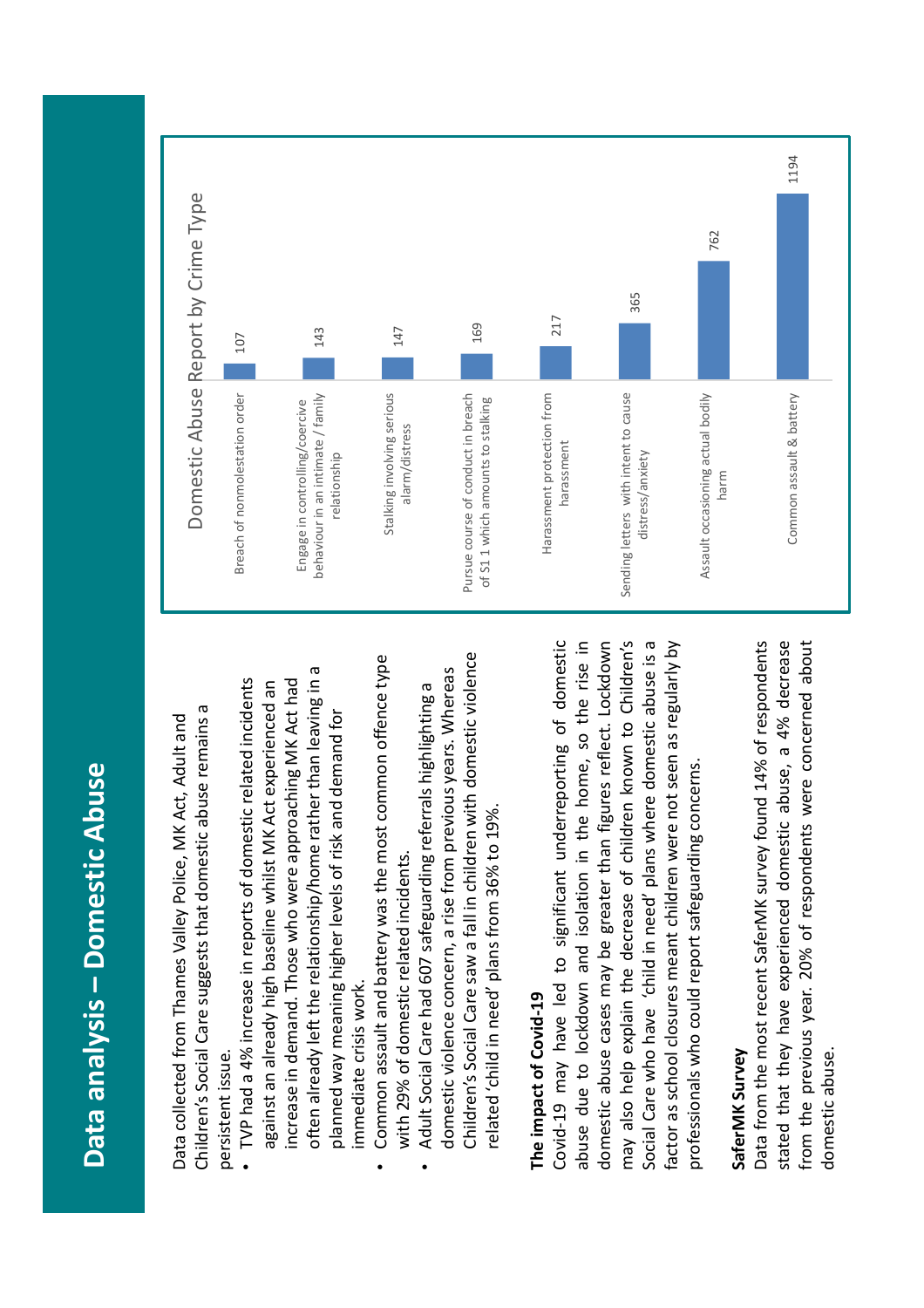

A significant proportion of VAWG is related to domestic incidents and offences such as breach of a non-molestation or restraining order also typically relate A significant proportion of VAWG is related to domestic incidents and offences such as breach of a non-molestation or restraining order also typically relate to domestic abuse situations. to domestic abuse situations.

offences where the victim was female. The chart to the right outlines a Common assault and battery accounts for 32% of violence against the person offences where the victim was female. The chart to the right outlines a Although this graph shows female victims, it is not exclusively male on female violence. However, the graph below highlights that males are more likely to be breakdown of 2472 violence against the person offences with female victims. Common assault and battery accounts for 32% of violence against the person breakdown of 2472 violence against the person offences with female victims. Although this graph shows female victims, it is not exclusively male on female violence. However, the graph below highlights that males are more likely to be both victims of and perpetrators of 'violence with injury' offences. both victims of and perpetrators of 'violence with injury' offences.

#### The impact of Covid-19 **The impact of Covid-19**

Multiple lockdowns and the forced closure of the night time economy may have reduced the number of reports of serious violence against women and girls (other than domestic incidents). Reports of this nature may increase once Multiple lockdowns and the forced closure of the night time economy may have reduced the number of reports of serious violence against women and girls (other than domestic incidents). Reports of this nature may increase once restrictions are fully lifted and the night-time economy starts up again. restrictions are fully lifted and the night-time economy starts up again.

#### SaferMK Survey **SaferMK Survey**

In the most recent SaferMK Survey, 51% of female respondents felt unsafe walking in their local area at night compared to 29% of males. Female respondents were also more likely to be worried about sexual assault and In the most recent SaferMK Survey, 51% of female respondents felt unsafe walking in their local area at night compared to 29% of males. Female respondents were also more likely to be worried about sexual assault and violence in public than male respondents. violence in public than male respondents.







to share their experiences of feeling unsafe on the streets. The government responded to the clamour for change by publishing its The murder of Sarah Everard sparked a national outcry, spurring women strategy on tackling violence against women and girls in England and Wales. The home secretary promised a national communications **to share their experiences of feeling unsafe on the streets. The government responded to the clamour for change by publishing its Wales. The home secretary promised a national communications The murder of Sarah Everard sparked a national outcry, spurring women strategy on tackling violence against women and girls in England and** campaign to raise awareness and create behaviour change. **campaign to raise awareness and create behaviour change.**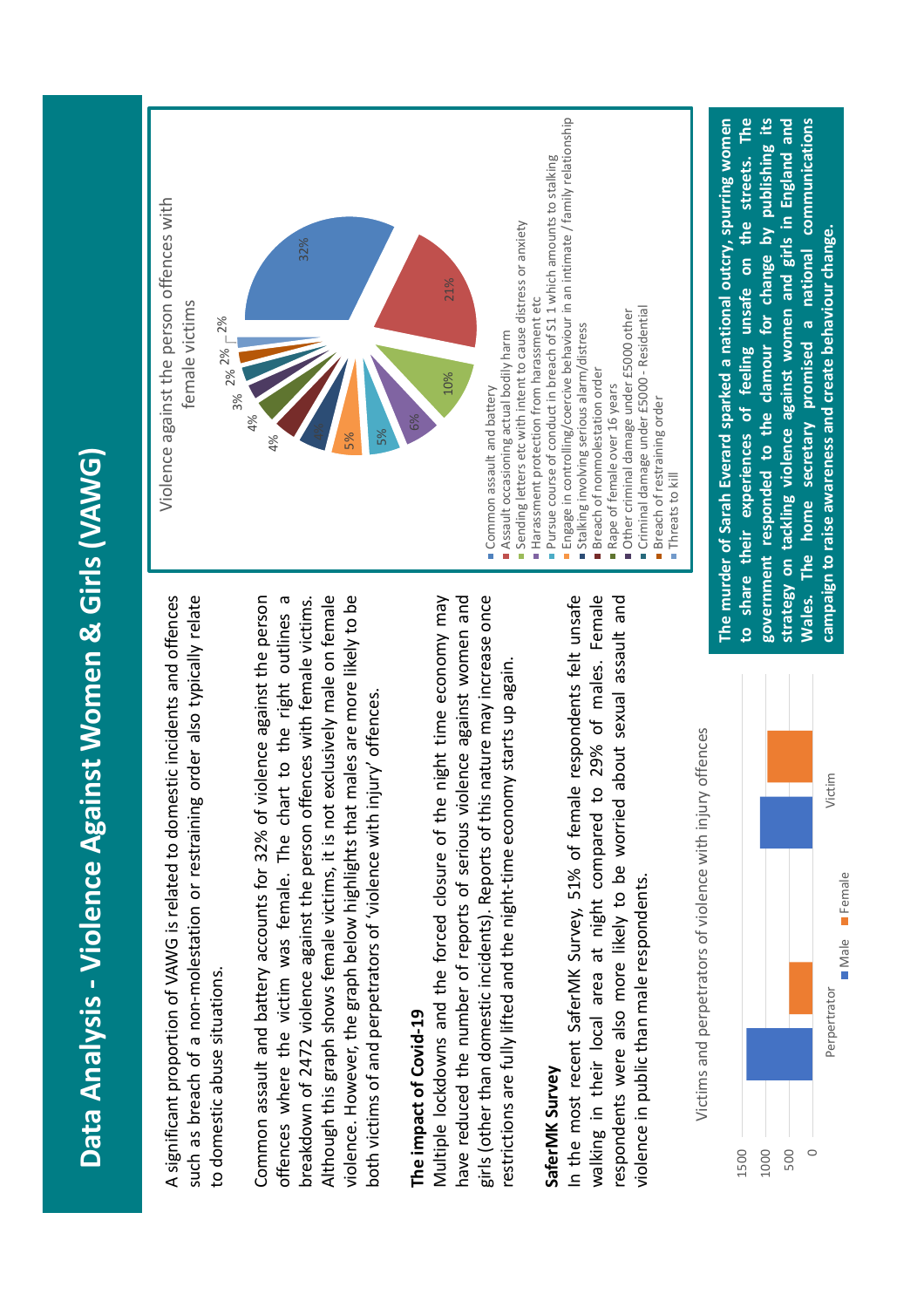## **Data Analysis – Antisocial Behaviour (ASB)** Data Analysis – Antisocial Behaviour (ASB)

Environmental Crime found that ASB is still a persistent issue which is increasing in severity. Environmental Crime found that ASB is still a persistent issue which is increasing in severity. Data collected from Thames Valley Police, MKC ASB Team, Community Safety and Data collected from Thames Valley Police, MKC ASB Team, Community Safety and

- MKC ASB Team raised 241 cases of high-level ASB. This was a slight decrease compared • MKC ASB Team raised 241 cases of high-level ASB. This was a slight decrease compared cuckooing, threatening behaviour and drug related cases made up 60% of all cases cuckooing, threatening behaviour and drug related cases made up 60% of all cases to the previous year (254) however the nature of ASB is becoming more serious to the previous year (254) however the nature of ASB is becoming more serious raised, a 7% increase from the previous year.
	- TVP obtained 11 closure orders on properties and MKC ASB Team obtained 5, both an TVP obtained 11 closure orders on properties and MKC ASB Team obtained 5, both an raised, a 7% increase from the previous year. increase from the previous year. increase from the previous year.

•

- MKC use of Community Protection Warnings/Community Protection Notices a written MKC use of Community Protection Warnings/Community Protection Notices - a written Protection Warnings were issued, 3 being escalated to Community Protection Notices. Protection Warnings were issued, 3 being escalated to Community Protection Notices. agreement outlining required changes in behaviour- increased. 10 Community agreement outlining required changes in behaviour-increased. 10 Community However, TVP's usage decreased from 31 to 17. However, TVP's usage decreased from 31 to 17. •
	- Central Milton Keynes, Fullers Slade and Netherfield were identified as ASB hotspot Central Milton Keynes, Fullers Slade and Netherfield were identified as ASB hotspot areas for TVP and MKC. areas for TVP and MKC. •
- 2 Community Triggers were held, a decrease from the previous year a process which 2 Community Triggers were held, a decrease from the previous year – a process which allows victims of persistent high-risk ASB to have a multi-agency review of their case allows victims of persistent high-risk ASB to have a multi-agency review of their case where they feel they have not had a satisfactory outcome. where they feel they have not had a satisfactory outcome. •
- The Environmental Crime Team investigated 1,399 fly tipping offences, 505 dealt with by The Environmental Crime Team investigated 1,399 fly tipping offences, 505 dealt with by informal resolution, 30 by Legal Notice, 30 by FPN, 10 case files submitted for informal resolution, 30 by Legal Notice, 30 by FPN, 10 case files submitted for prosecution. prosecution. •

#### The impact of Covid-19 **The impact of Covid-19**

other ASB powers by TVP but not MKC. As the country comes out of lockdown there may be other ASB powers by TVP but not MKC. As the country comes out of lockdown there may be persistent breaches to Covid-19 guidance which may help to explain the decrease in use of persistent breaches to Covid-19 guidance which may help to explain the decrease in use of an increase in reports of ASB as people spend more time in the community and away from an increase in reports of ASB as people spend more time in the community and away from ntroduction of Covid-19 legislation allowed new enforcement powers to deal with Introduction of Covid-19 legislation allowed new enforcement powers to deal with their homes. their homes.

#### SaferMK Survey **SaferMK Survey**

concerned about envirocrime and 43% concerned about drug issues.  $\blacksquare$ envirocrime (40%), speeding and nuisance vehicles (36%), drug issues (19%) and problem envirocrime (40%), speeding and nuisance vehicles (36%), drug issues (19%) and problem neighbours (19%). 29% of respondents were concerned about problem neighbours, 67% neighbours (19%). 29% of respondents were concerned about problem neighbours, 67% In the most recent SaferMK survey, the most commonly experienced crimes were In the most recent SaferMK survey, the most commonly experienced crimes were concerned about envirocrime and 43% concerned about drug issues.

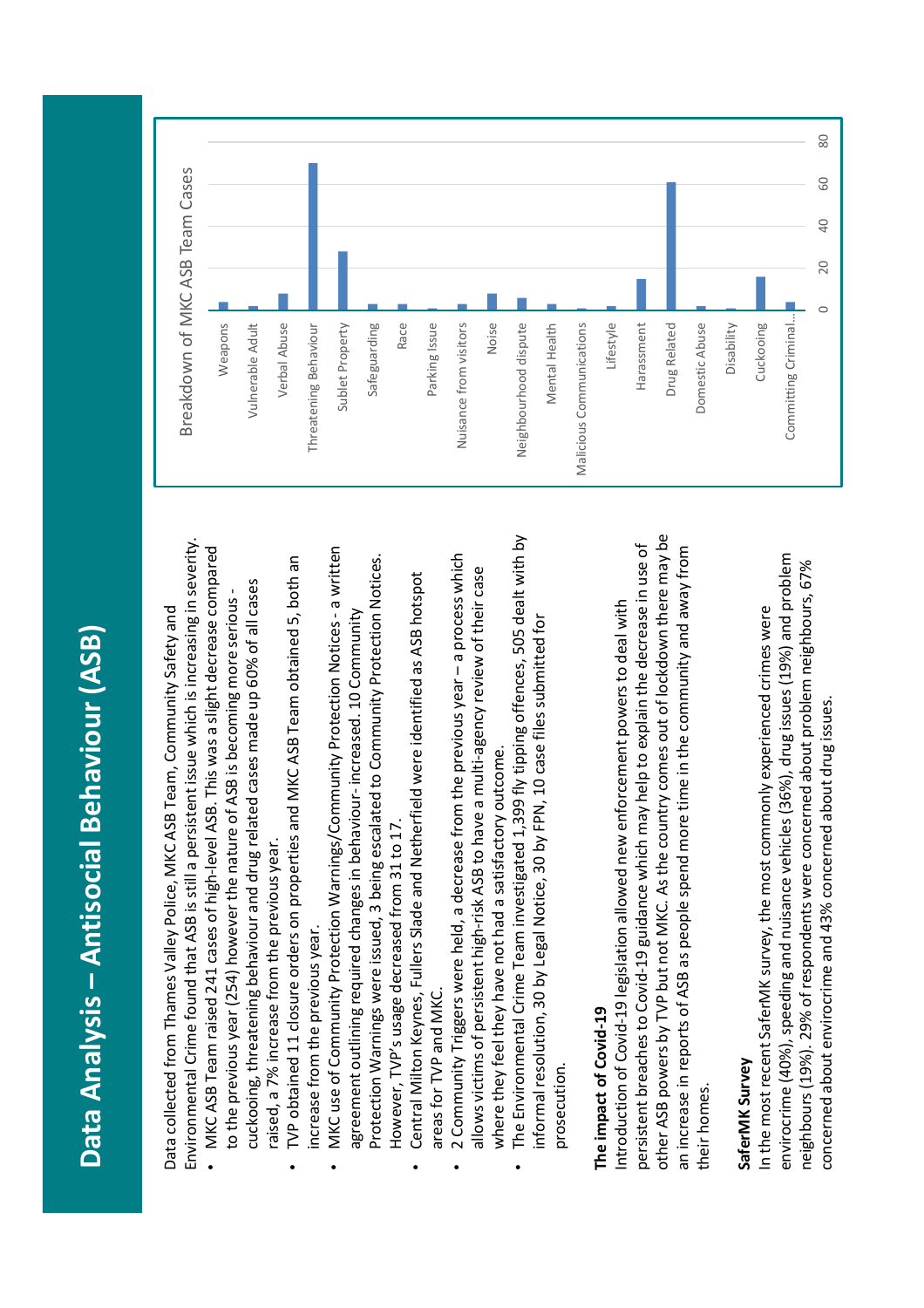# Data Analysis – Acquisitive crime and substance misuse **Data Analysis – Acquisitive crime and substance misuse**

connection between offending of acquisitive crime and substance misuse: connection between offending of acquisitive crime and substance misuse: Service), and the Young People's Drug & Alcohol Service demonstrates a Service), and the Young People's Drug & Alcohol Service demonstrates a Data collected from Thames Valley Police, ARC (Addiction Recovery Data collected from Thames Valley Police, ARC (Addiction Recovery

- motor vehicle there are 30 individuals who are suspects for more than a dwelling, robbery, taking a vehicle without consent and theft from a a dwelling, robbery, taking a vehicle without consent and theft from a motor vehicle there are 30 individuals who are suspects for more than When reviewing crimes of burglary from a dwelling, burglary not from When reviewing crimes of burglary from a dwelling, burglary not from one of these crimes types (repeat offenders). one of these crimes types (repeat offenders). •
	- Out of 236 suspects, 53 had a system warning flag for alcohol or drug Out of 236 suspects, 53 had a system warning flag for alcohol or drug number as some substance misuse issues will not be recorded, or in number as some substance misuse issues will not be recorded, or in usage (user/addict). This is likely to be to be lower than the actual usage (user/addict). This is likely to be to be lower than the actual some cases the background of the offender is unknown. some cases the background of the offender is unknown. •
- decrease compared to previous years whilst 56 young people with an ARC had 71 clients in treatment in contact with the criminal justice, a ARC had 71 clients in treatment in contact with the criminal justice, a decrease compared to previous years whilst 56 young people with an offending history have engaged with Young People's Drug & Alcohol offending history have engaged with Young People's Drug & Alcohol Service, an increase to previous years. Service, an increase to previous years. •
- were found by police to be in possession of class B drugs and referred were found by police to be in possession of class B drugs and referred 11 of the 56 young people known to the Drug and Alcohol Service 11 of the 56 young people known to the Drug and Alcohol Service to the Drug Diversion Scheme to the Drug Diversion Scheme •

#### The impact of Covid-19 **The impact of Covid-19**

Acquisitive crime is likely to have decreased significantly due to multiple lockdowns and closure of business/shops. Offending is likely to increase Acquisitive crime is likely to have decreased significantly due to multiple lockdowns and closure of business/shops. Offending is likely to increase as lockdown restrictions have eased. as lockdown restrictions have eased.

#### SaferMK Survey **SaferMK Survey**

In the most recent SaferMK survey, 66% of respondents were concerned about burglary of a house or business despite only 8% having personally In the most recent SaferMK survey, 66% of respondents were concerned about burglary of a house or business despite only 8% having personally experienced this. experienced this.

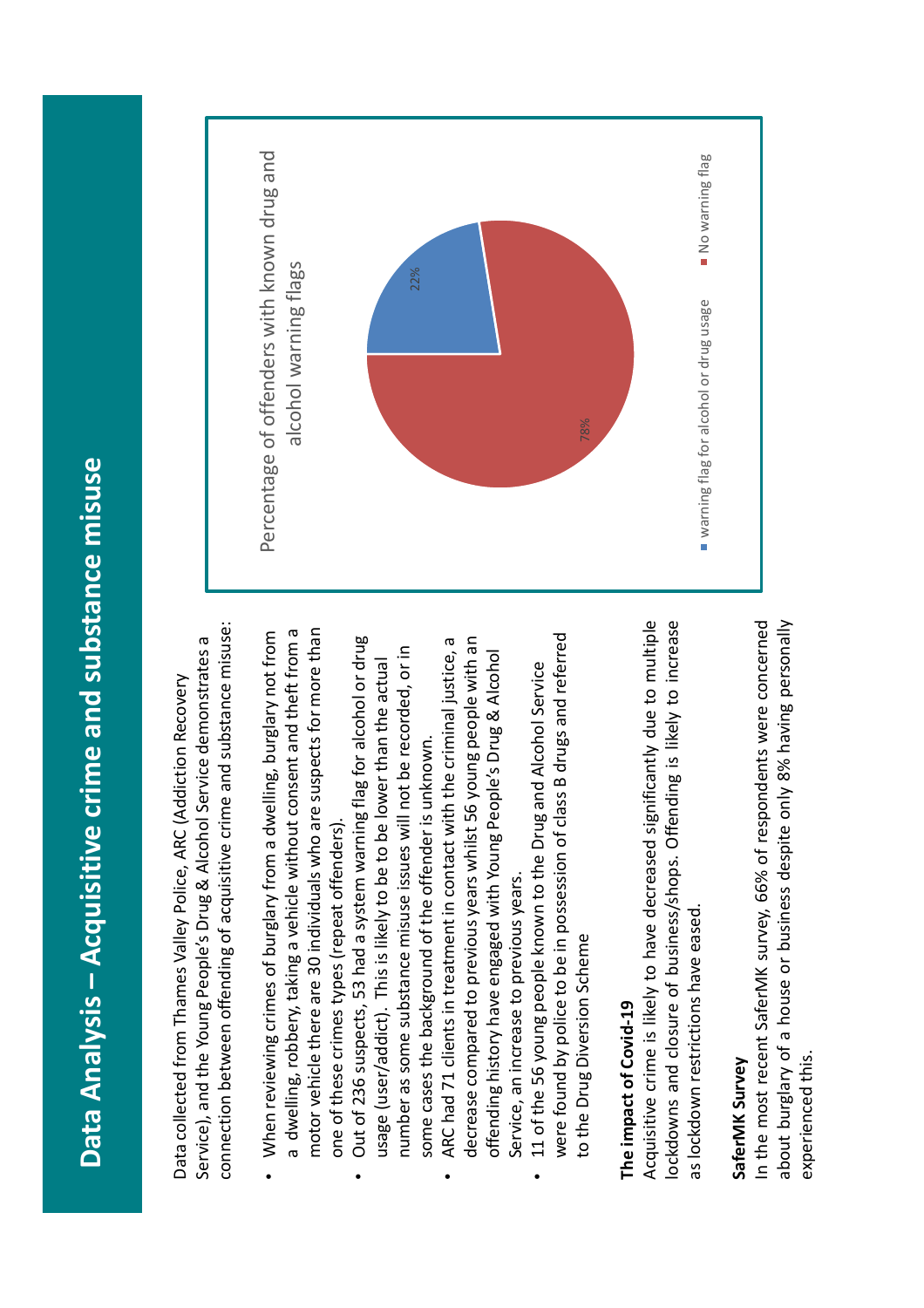### Data Analysis - Hate Crime **Data Analysis – Hate Crime**

Data collected from Thames Valley Police Data collected from Thames Valley Police suggest that hate crime has increased. suggest that hate crime has increased.

- to the same period last year in MK with 837 to the same period last year in MK with 837 number of hate crimes reported compared number of hate crimes reported compared • There has been a 14% increase in the There has been a 14% increase in the hate crime incidents reported to TVP hate crime incidents reported to TVP
- indicator, disablist indicator or homophobic indicator, disablist indicator or homophobic An Increase in hate crimes with a racial An Increase in hate crimes with a racial indicator •
- transphobic indicator and faith indicator transphobic indicator and faith indicator A decrease in hate crimes with a A decrease in hate crimes with a •
- violence without injury crimes, and criminal violence without injury crimes, and criminal Increase in incidents, public order crimes, Increase in incidents, public order crimes, damage crimes (see graph bottom right) damage crimes (see graph bottom right) •

#### The impact of Covid-19 **The impact of Covid-19**

Covid-19 may be partly responsible for the increase in hate crime, for example new variants thought to originate from other variants thought to originate from other Covid-19 may be partly responsible for the increase in hate crime, for example new countries causing new tensions. countries causing new tensions.

#### SaferMK Survey **SaferMK Survey**

respondents were concerned about hate crime In the most recent SaferMK survey, 37% of even though only 5% had experienced this In the most recent SaferMK survey, 37% of respondents were concerned about hate crime even though only 5% had experienced this personally.

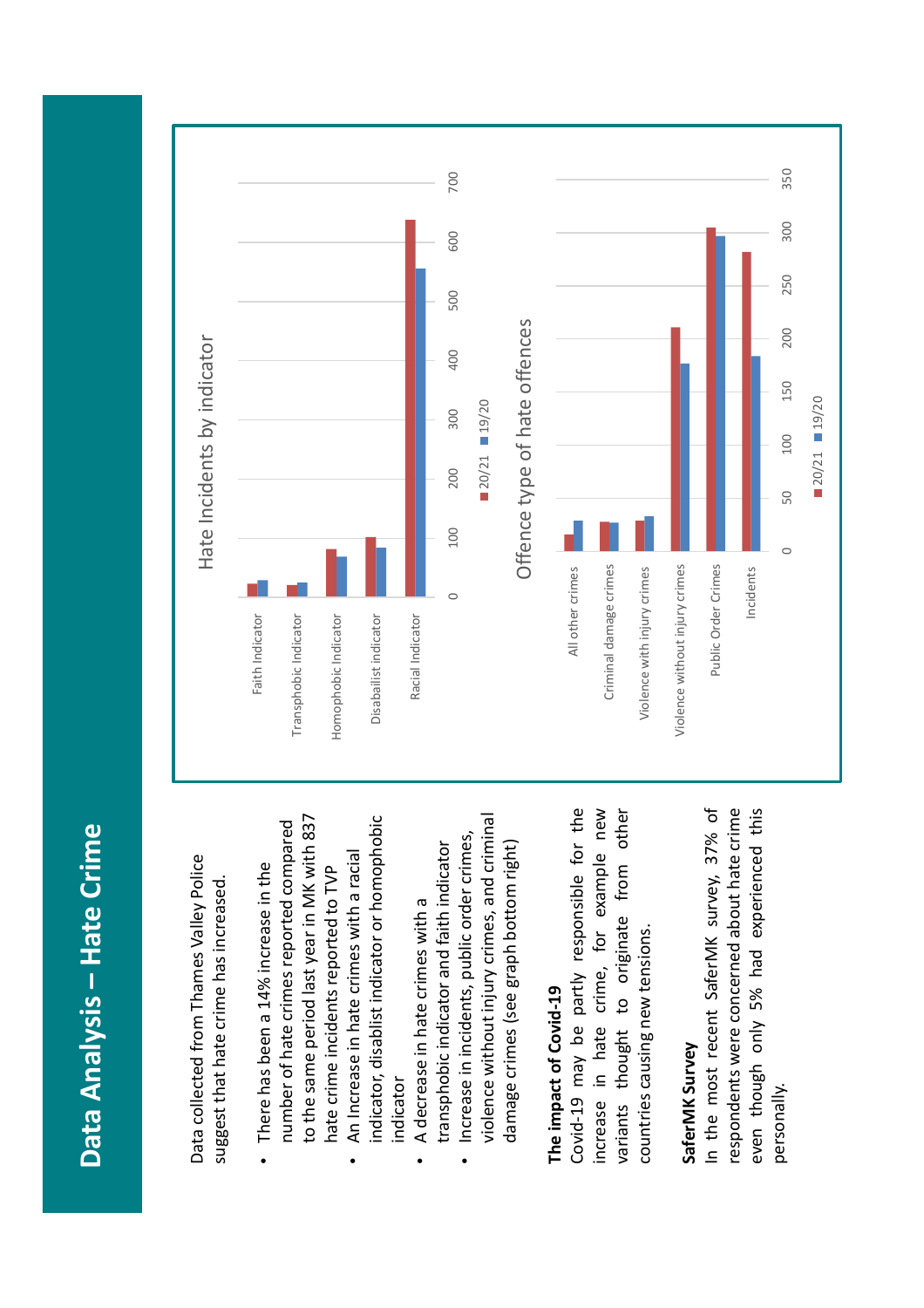# **Data Analysis - Cyber Crime / Online Radicalisation**  Data Analysis - Cyber Crime / Online Radicalisation

### **Cyber Crime**

considered as a new priority. Cyber Crime includes the considered as a new priority. Cyber Crime includes the TVP raised Cyber Crime as an emerging theme to be TVP raised Cyber Crime as an emerging theme to be following 5 reported crime codes: following 5 reported crime codes:

- Hacking of social media and email, Hacking of social media and email, •
- computer virus/malware/ spyware, computer virus/malware/ spyware, •
	- hacking of personal files, hacking of personal files, •
		- hacking for extorsion, hacking for extorsion, •
			- hacking of server. hacking of server. •

Hacking of social media and email is consistently the most Hacking of social media and email is consistently the most common crime type followed by computer common crime type followed by computer virus/malware/spyware virus/malware/spyware There has been a gradual increase in the number of reports received but a sudden rise in the reported loss. This trend is received but a sudden rise in the reported loss. This trend is consistent with national data. This significant rise is likely to be, at least partly influenced by multiple lockdowns and the impact of Covid-19 which has escalated the sophistication There has been a gradual increase in the number of reports consistent with national data. This significant rise is likely to be, at least partly influenced by multiple lockdowns and the impact of Covid-19 which has escalated the sophistication of cyber crime. of cyber crime.



#### **Online Radicalisation Online Radicalisation**

children. Data related to this area is official sensitive and cannot be shared. However, there has been an increase in referrals to the children. Data related to this area is official sensitive and cannot be shared. However, there has been an increase in referrals to the Nationally the Home Office are advising local areas to be vigilant to the growing threat of online radicalisation particularly of Nationally the Home Office are advising local areas to be vigilant to the growing threat of online radicalisation particularly of Milton Keynes Channel Panel where online radicalisation is a concern. Milton Keynes Channel Panel where online radicalisation is a concern.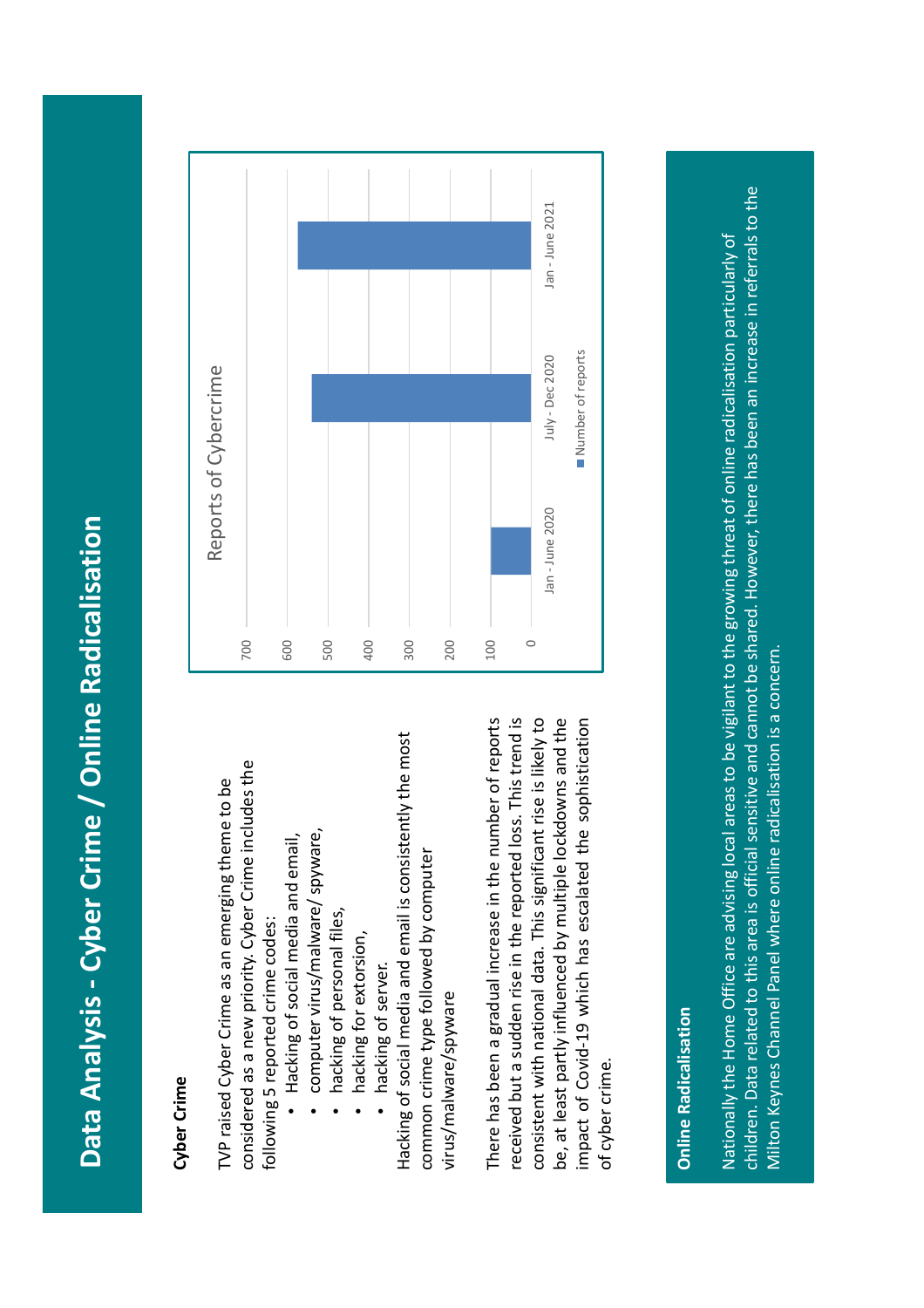| exploitation, namely, sexual and forced labour began to increase<br>Data Analysis - Modern Day Slavery<br>Thames Valley Police data indicated a slight decrea<br>Across both the Thames Valley and MK, criminal<br>slavery, whilst 16% of respondents were concerned<br>for the period between Jan-June 2021<br>The impact of Covid-19<br>SaferMK Survey<br>assessment. | NRM referrals in MK. Please note: data related to MDS is considered official sensitive, and therefore actual numbers cannot be shared in this<br>explain the dominance of criminal exploitation referrals as there was less disruption from the pandemic on for example county drug lines. It<br>could be that other forms of exploitation haven't decreased as much as figures suggest but that criminal exploitation was most easily<br>the first 6 months of 2021 compared to the previous 6 months across the Thames Valley. At the same time there has been an increase in<br>The number of NRM referrals may have been impacted by the closure of shops and businesses which can be used for MDS. Covid-19 could<br>In the most recent SaferMK survey, 70% of respondents said they had a good understanding of what is meant by the term modern day<br>Out of the 12 areas in Thames Valley, MK had the 7 <sup>th</sup> highest number of NRM referrals between July-Dec 2020, this went up to 5th highest<br>exploitation is consistently the most common type of exploitation. Other forms of<br>MK has predominantly male victims which is consistent with regional data, around half of referrals related to people under 18<br>identified during the pandemic, whereas other types of exploitation occurred behind closed doors in isolation.<br>about it. | se in modern day slavery (MDS) referrals using the national referral mechanism (NRM) in |
|-------------------------------------------------------------------------------------------------------------------------------------------------------------------------------------------------------------------------------------------------------------------------------------------------------------------------------------------------------------------------|------------------------------------------------------------------------------------------------------------------------------------------------------------------------------------------------------------------------------------------------------------------------------------------------------------------------------------------------------------------------------------------------------------------------------------------------------------------------------------------------------------------------------------------------------------------------------------------------------------------------------------------------------------------------------------------------------------------------------------------------------------------------------------------------------------------------------------------------------------------------------------------------------------------------------------------------------------------------------------------------------------------------------------------------------------------------------------------------------------------------------------------------------------------------------------------------------------------------------------------------------------------------------------------------------------------------------------------------------------------------|-----------------------------------------------------------------------------------------|
| NRM referrals for Modern<br>Jan-Jun 2021<br>Day Slavery<br>July-Dec 2020<br>$\leq$<br>Thames Valley                                                                                                                                                                                                                                                                     | NRM Referrals in the Thames<br>July-Dec 2020<br>Valley<br>š                                                                                                                                                                                                                                                                                                                                                                                                                                                                                                                                                                                                                                                                                                                                                                                                                                                                                                                                                                                                                                                                                                                                                                                                                                                                                                            | NRM Referrals in the Thames<br>Jan-June 2021<br>š<br>Valley                             |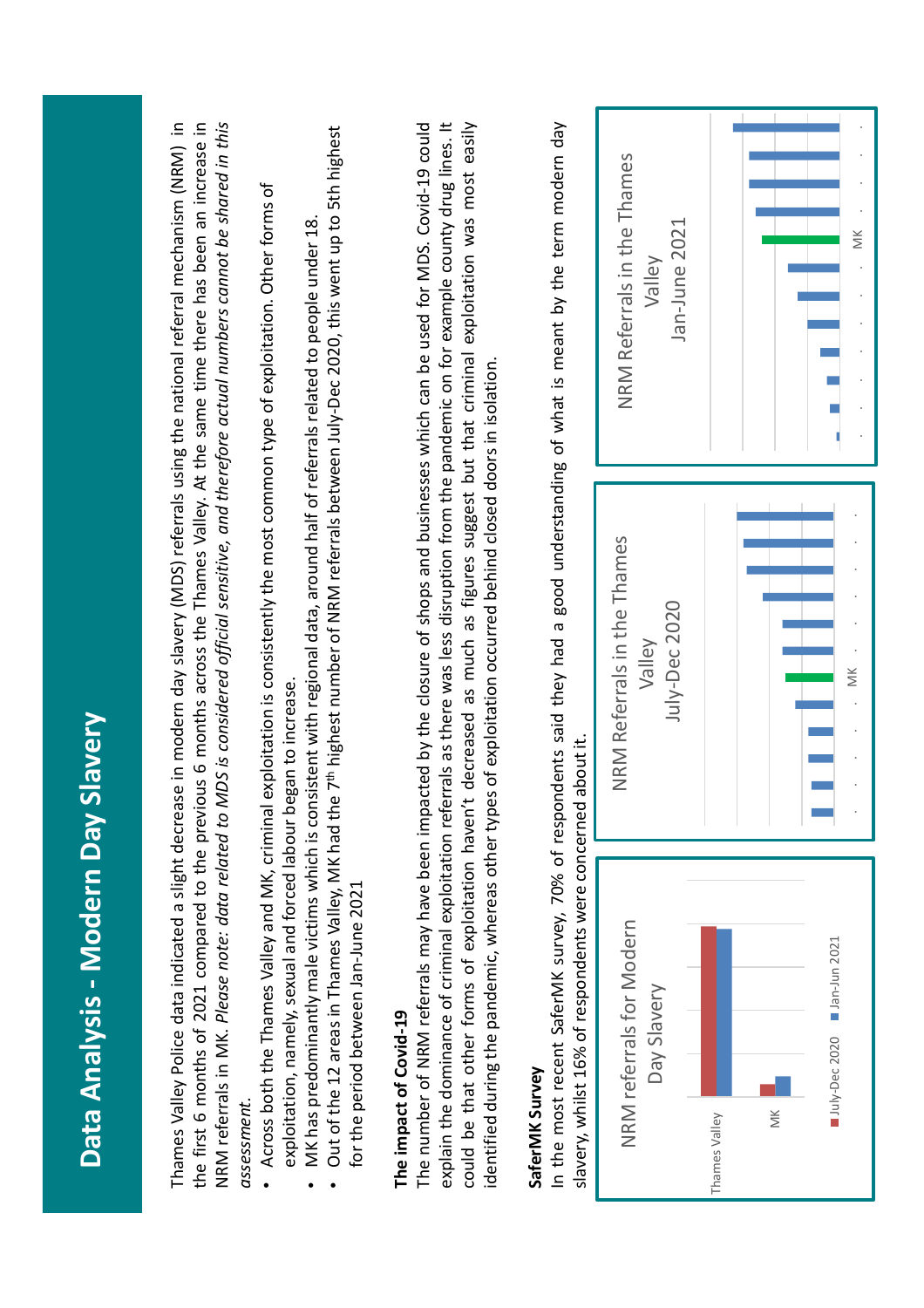## **Data Analysis - Arson & Rural Crime**  Data Analysis - Arson & Rural Crime

#### **Arson**

SaferMK survey shows that arson is an issue which a small proportion of the public are concerned about (14% compared to 19% the SaferMK survey shows that arson is an issue which a small proportion of the public are concerned about (14% compared to 19% the Data from Thames Valley Police shows an increase of 7% in arson offences increasing to 131 from 122 the previous year. The 7% in arson offences increasing to 131 from 122 the previous year. The previous year) and which approximately 1% had personal experience. previous year) and which approximately 1% had personal experience. Data from Thames Valley Police shows an increase of

It is recommended that further work is completed to understand these concerns and whether there is a problem with under It is recommended that further work is completed to understand these concerns and whether there is a problem with under reporting of incidents of arson. reporting of incidents of arson.

#### **Rural Crime**

Little data has been available about the scale or nature of crime in rural parts of MK. Some of the behaviours impacting on rural areas water safety have been issues in the summer. It is recommended that further work is done to understand the nature of rural crime in are not criminal but they do cause disruption and inconvenience for residents, for example alcohol related anti-social behaviour and Little data has been available about the scale or nature of crime in rural parts of MK. Some of the behaviours impacting on rural areas water safety have been issues in the summer. It is recommended that further work is done to understand the nature of rural crime in are not criminal but they do cause disruption and inconvenience for residents, for example alcohol related anti-social behaviour and MK.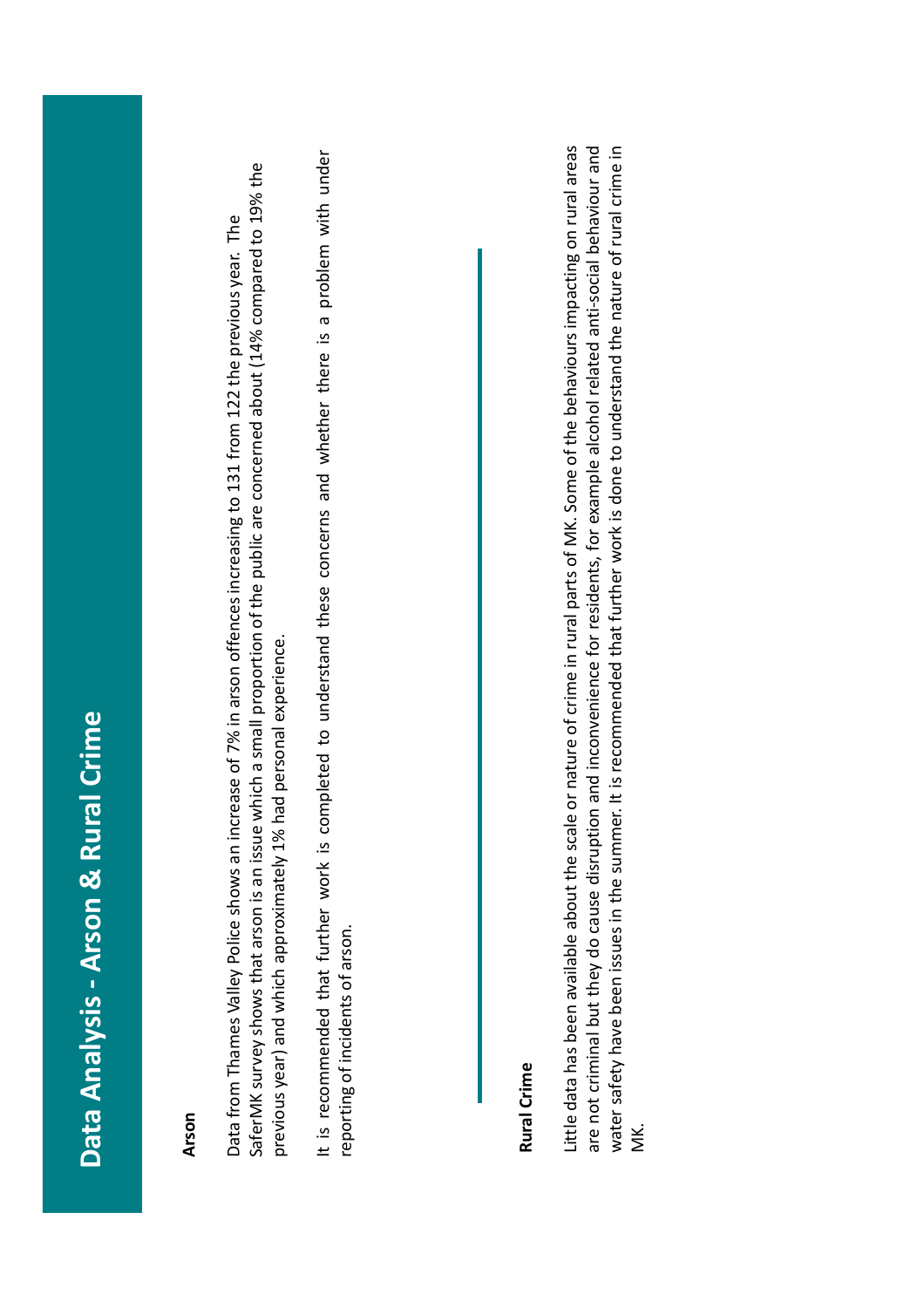## **Summary of Recommendations - Priorities Summary of Recommendations - Priorities**

#### Serious Violence Serious Violence

We know that serious violence saw a small increase despite the impact of Covid-19 demonstrating how significant an issue this is. It is We know that serious violence saw a small increase despite the impact of Covid-19 demonstrating how significant an issue this is. It is recommended that serious violence remains a priority and the necessary work will be carried out under the new Serious Violence Strategy to further understand the reasons behind this increase in order to address this growing trend. Violence against women and girls (VAWG) has also been highlighted as a national issue and with the re-opening of the night time economy after Covid-19 restrictions recommended that serious violence remains a priority and the necessary work will be carried out under the new Serious Violence girls (VAWG) has also been highlighted as a national issue and with the re-opening of the night time economy after Covid-19 restrictions Strategy to further understand the reasons behind this increase in order to address this growing trend. Violence against women and it is recommended that VAWG is included as part of the serious violence priority. it is recommended that VAWG is included as part of the serious violence priority.

#### Domestic Abuse Domestic Abuse

We know that domestic abuse is still of concern and it is likely there is still under reporting which may have been made worse by the effects of the pandemic. This suggests that figures do not fully represent the extent of domestic abuse in MK and that it is a bigger issue than the data suggests. This is why it is recommended that domestic abuse remain a priority and the impact of the work being carried We know that domestic abuse is still of concern and it is likely there is still under reporting which may have been made worse by the effects of the pandemic. This suggests that figures do not fully represent the extent of domestic abuse in MK and that it is a bigger issue than the data suggests. This is why it is recommended that domestic abuse remain a priority and the impact of the work being carried out by the Domestic Abuse Partnership Board and the new Domestic Violence Co-ordinator will be reviewed by Assurance Board. out by the Domestic Abuse Partnership Board and the new Domestic Violence Co-ordinator will be reviewed by Assurance Board.

#### Antisocial Behaviour **Antisocial Behaviour**

We know that ASB is a growing problem with the nature of reports becoming more high-risk. We do not know whether the increased high-risk nature of ASB is a short-term consequence of Covid-19 or an emerging theme that requires focused attention. It is recommended that ASB remain a priority in order to address these growing concerns and better understand the reasons behind the high-risk nature of ASB is a short-term consequence of Covid-19 or an emerging theme that requires focused attention. It is recommended that ASB remain a priority in order to address these growing concerns and better understand the reasons behind the We know that ASB is a growing problem with the nature of reports becoming more high-risk. We do not know whether the increased trend.

#### Online Radicalisation **Online Radicalisation**

We know that there has been an increase in referrals to the Milton Keynes Channel Panel and that nationally, the Home Office are advising local areas to be vigilant to the growing threat of online radicalisation particularly of children. It is recommended that online We know that there has been an increase in referrals to the Milton Keynes Channel Panel and that nationally, the Home Office are advising local areas to be vigilant to the growing threat of online radicalisation particularly of children. It is recommended that online radicalisation be considered as a new priority. radicalisation be considered as a new priority.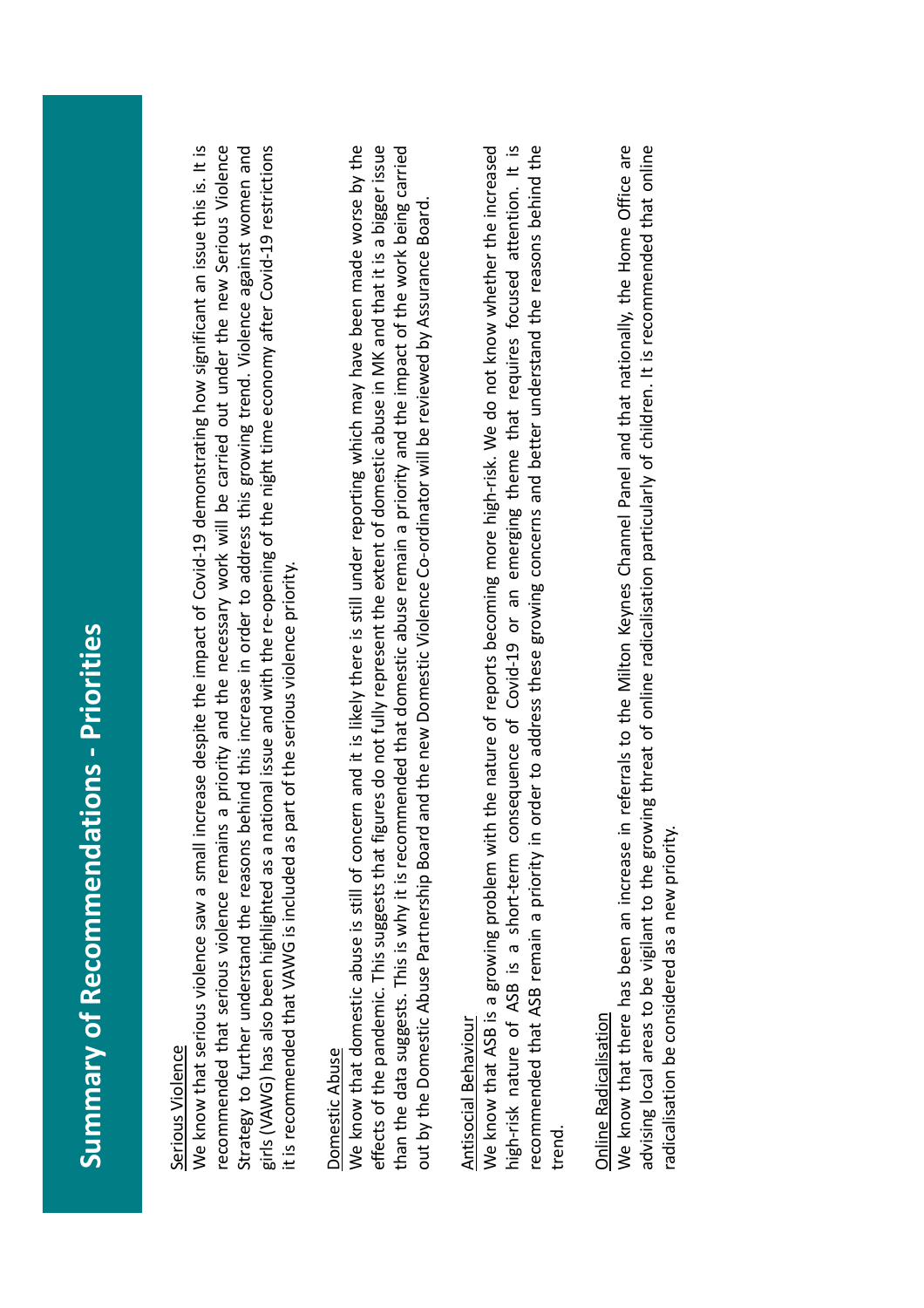| Areas for further work<br><b>TAN CRATE</b> |
|--------------------------------------------|
|                                            |
|                                            |
|                                            |
|                                            |
|                                            |
|                                            |
|                                            |
|                                            |
|                                            |
|                                            |
|                                            |
|                                            |
|                                            |
|                                            |
|                                            |
|                                            |
|                                            |
|                                            |
|                                            |
|                                            |
| <b>WEDNITH DISPOSED</b>                    |
|                                            |
|                                            |
|                                            |
|                                            |
|                                            |
|                                            |
|                                            |
|                                            |
| <b>Example of Recommendations</b>          |
|                                            |
|                                            |
|                                            |
|                                            |
|                                            |
|                                            |
|                                            |
|                                            |
|                                            |
|                                            |
|                                            |
|                                            |
|                                            |
|                                            |
|                                            |

#### Acquisitive Crime **Acquisitive Crime**

We know that acquisitive crime is likely to have reduced due to limited opportunity during restrictions introduced by the pandemic. A We know that acquisitive crime is likely to have reduced due to limited opportunity during restrictions introduced by the pandemic. A connection between persistent offending and drug and alcohol misuse has also been identified. It is recommended that our work on connection between persistent offending and drug and alcohol misuse has also been identified. It is recommended that our work on acquisitive crime continues under business as usual. acquisitive crime continues under business as usual.

#### **Modern Day Slavery** Modern Day Slavery

We know that modern day slavery is still happening within MK as well as in the Thames Valley area and nationally. Work is being carried out to understand the extent of the issue locally and whether the response is sufficient in tackling this issue. It is recommended that out to understand the extent of the issue locally and whether the response is sufficient in tackling this issue. It is recommended that We know that modern day slavery is still happening within MK as well as in the Thames Valley area and nationally. Work is being carried further work is considered based on the findings of the scoping exercise. further work is considered based on the findings of the scoping exercise.

#### Hate Crime Hate Crime

We know that hate crime has increased and remains an issue of concern for members of the public. However, we cannot say for certain emerging trend. This is why it is recommended that hate crime remain a priority whilst further analysis is carried out to understand the the reason behind this increase, and whether this is reaction to significant political events such as Covid-19 or Brexit or a long term emerging trend. This is why it is recommended that hate crime remain a priority whilst further analysis is carried out to understand the We know that hate crime has increased and remains an issue of concern for members of the public. However, we cannot say for certain the reason behind this increase, and whether this is reaction to significant political events such as Covid-19 or Brexit or a long term context behind this increase. context behind this increase.

#### Cyber Crime Cyber Crime

We know that the number of cyber crime reports has increased and that there has been a rise in the reported financial loss. This trend is consistent with national data and is likely to be, at least partly influenced by multiple lockdowns and the impact of Covid-19 which has escalated the sophistication of cybercrime. The degree to which the partnership can influence this may mean it is an area for has escalated the sophistication of cybercrime. The degree to which the partnership can influence this may mean it is an area for We know that the number of cyber crime reports has increased and that there has been a rise in the reported financial loss. This trend is consistent with national data and is likely to be, at least partly influenced by multiple lockdowns and the impact of Covid-19 which further work, rather a priority. further work, rather a priority.

#### Arson

We know that there has been a slight increase in arson It is recommended that further work is completed to understand the level of We know that there has been a slight increase in arson It is recommended that further work is completed to understand the level of concern and whether there is a problem with under reporting of incidents of arson. concern and whether there is a problem with under reporting of incidents of arson.

Rural Crime<br>We know that rural crime is an area of concern in MK however little is known about the scale and extent of the issue. It is We know that rural crime is an area of concern in MK however little is known about the scale and extent of the issue. It is ecommended that further work is done to understand the nature of rural crime in MK. recommended that further work is done to understand the nature of rural crime in MK.